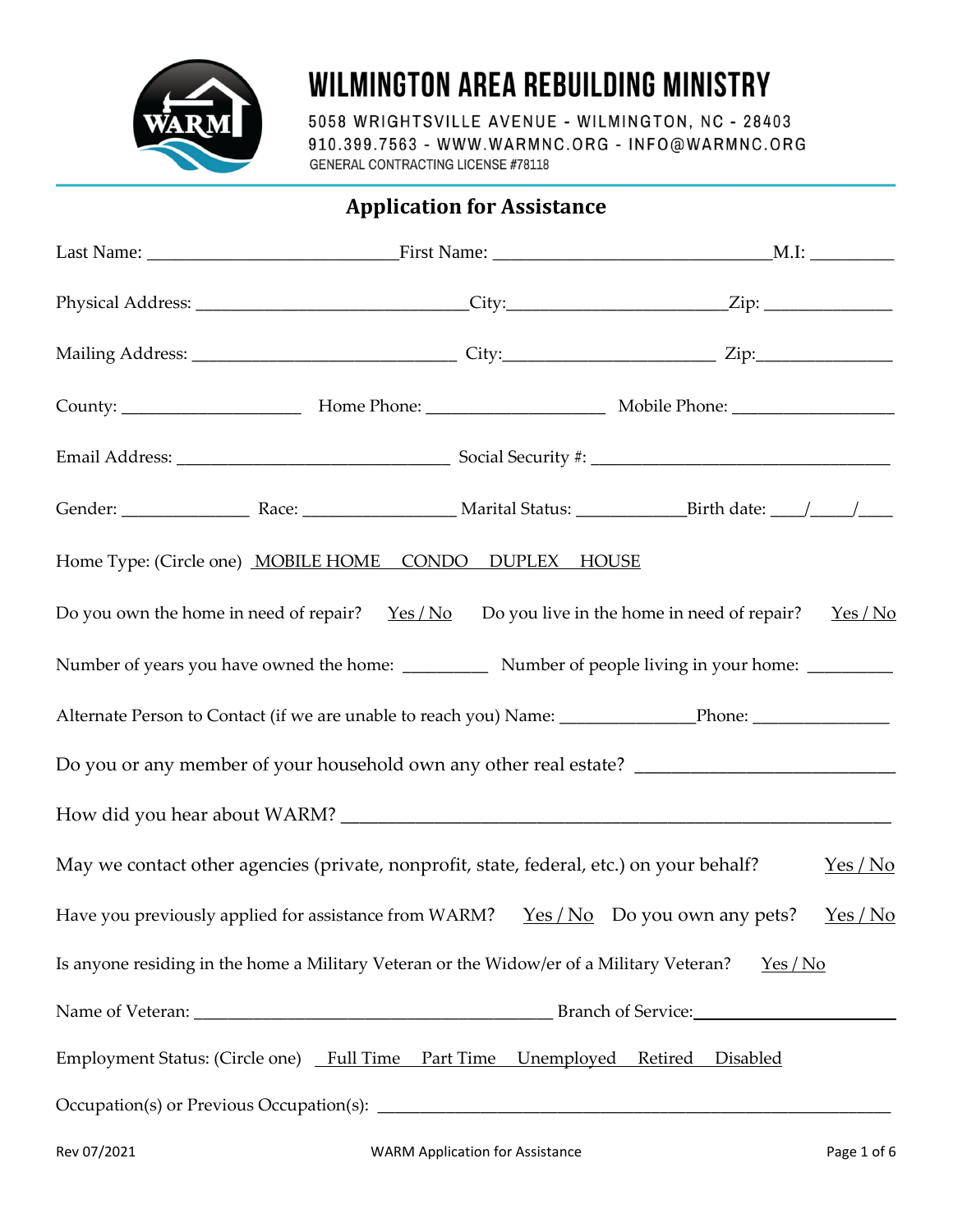## **Household Information**

Please complete the following information for **ALL** household members, including yourself.

| Name<br>of Household Member | Relation<br>to you | <b>Birth date</b> | Social<br>Sec. # | M/F | Race | Employment<br>Status |
|-----------------------------|--------------------|-------------------|------------------|-----|------|----------------------|
|                             | Self               |                   |                  |     |      |                      |
|                             |                    |                   |                  |     |      |                      |
|                             |                    |                   |                  |     |      |                      |
|                             |                    |                   |                  |     |      |                      |

Please complete the following income information for **ALL** household members. Include **all** wages, Social Security, SSI, Disability, veteran benefits, pensions, child support, alimony, unemployment, etc.

| Name<br>of Household Member | <b>Source of Income</b><br>(Salary, Social Security, SSI, Disability, etc.) | <b>Monthly Earnings</b> |
|-----------------------------|-----------------------------------------------------------------------------|-------------------------|
|                             |                                                                             | D                       |
|                             |                                                                             | ۰D                      |
|                             |                                                                             | D                       |

**Total monthly income for all household members:** \$ \_\_\_\_\_\_\_\_\_\_\_\_\_\_\_\_

# **REQUIRED DOCUMENTATION**

### **Your application will not be processed without this information attached.**

### **Please submit copies, not original documents.**

Identification for primary applicant. Please select which **ONE** is attached:

- □ Driver's license
- □ Other form of ID:

Proof of income taxes for primary applicant ONLY:

#### □ **FIRST TWO PAGES ONLY** of the most recent year's tax return

Proof of **all** income for **everyone** living in the home. Anyone over the age of 18 who does not have income **MUST** complete a Zero Income Affidavit. Contact the WARM office for this document. Please select which documents are attached:

- □ Four MOST RECENT paystubs
- □ Social Security, Disability, or SSI award letter for CURRENT YEAR
- □ Statement from pension provider for CURRENT YEAR
- □ Unemployment statement for CURRENT MONTH
- $\Box$  Recorded child support/alimony settlement

Proof of home ownership. Please select which **ONE** is attached:

□ Property Tax State DMV title in the case of a mobile home

□ Deed of Trust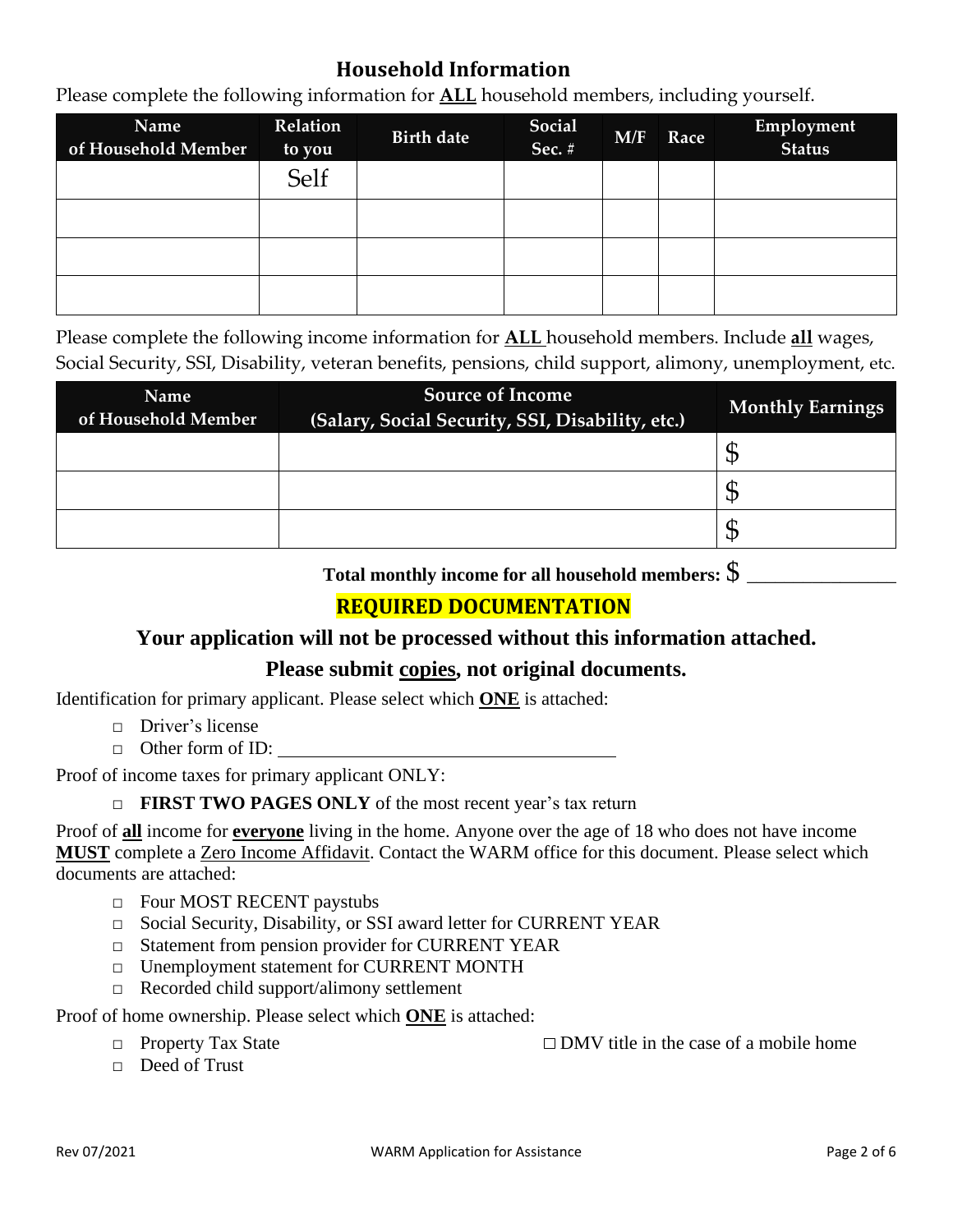

# **WILMINGTON AREA REBUILDING MINISTRY**

5058 WRIGHTSVILLE AVENUE - WILMINGTON, NC - 28403 910.399.7563 - WWW.WARMNC.ORG - INFO@WARMNC.ORG **GENERAL CONTRACTING LICENSE #78118** 

# **Authorization**

I hereby authorize Wilmington Area Rebuilding Ministry, Inc. (WARM, Inc.) to release and/or receive to/from any agency or person ANY information that is relevant to the purpose of providing assistance for my needs and/or the needs of my household. I further authorize WARM, Inc. to complete a criminal background screening on each member of my household, listed on this application, for the purpose of application approval.

I understand that the release of this information does not guarantee that assistance will be provided but that without the information, my case cannot be processed for consideration of WARM, Inc. services.

I understand confidential information may be collected from relatives, friends, acquaintances, coworkers, employers, other agencies, and businesses with whom I have interacted. WARM, Inc. may release or receive information regarding my social and family history, my employment status, my finances, or any other information they deem necessary to review my application.

If my rebuild is selected for WARM services, I agree to allow photographs and videos of my home and any household members present during rebuilding activities. I further agree to allow these to be used for recordkeeping, reporting, marketing, and media publication – without using my full name or my address.

| <b>Applicant (Print Name)</b>      |  | Co-Applicant (Print Name) |      |  |
|------------------------------------|--|---------------------------|------|--|
| <b>Applicant Signature</b><br>Date |  | Co-Applicant Signature    | Date |  |
| Address, City, State, Zip          |  |                           |      |  |

### **Disclaimer**

The execution of this Consent does not guarantee that the assistance you require or desire will be provided. This information will be given only to one or more social agencies (or to persons requested by a social agency to be provided with this information) which may request it. WARM cannot, and does not, decide whether, or how, any other agency may provide assistance to you.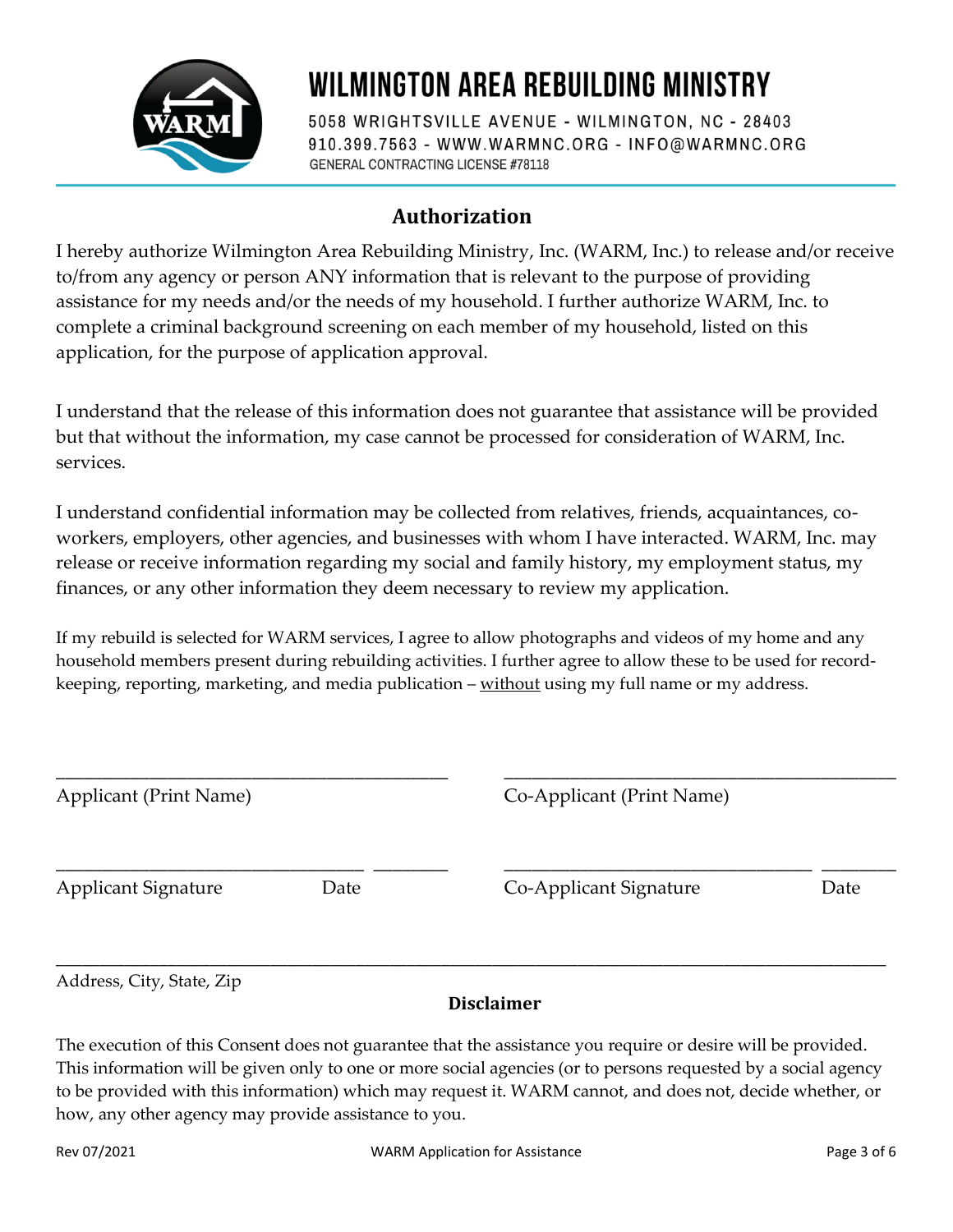## **House Information**

| In what year was your home built? ________ How many stories? ___________ How many bedrooms? _____________ |                                                                                          |                                 |                                     |          |  |  |
|-----------------------------------------------------------------------------------------------------------|------------------------------------------------------------------------------------------|---------------------------------|-------------------------------------|----------|--|--|
|                                                                                                           |                                                                                          |                                 | Type of sewer system: Public/Septic |          |  |  |
|                                                                                                           |                                                                                          |                                 |                                     |          |  |  |
| Are all utility bills current? Yes / No                                                                   |                                                                                          |                                 | If no, which are behind?            |          |  |  |
| Do you have a mortgage on your home? Yes/No                                                               |                                                                                          |                                 | Is your mortgage current?           | $Yes/No$ |  |  |
| Are your property taxes current?                                                                          | Yes/No                                                                                   |                                 | Do you have homeowner's insurance?  | Yes/No   |  |  |
|                                                                                                           | If you own a mobile home on a rented lot, is the lot rental payment current?<br>$Yes/No$ |                                 |                                     |          |  |  |
| Lot owner name: <u>example and the set of the property of Phone number:</u>                               |                                                                                          |                                 |                                     |          |  |  |
| If you need help repairing damage to your home from a hurricane, storm, or other disaster, which one(s)?  |                                                                                          |                                 |                                     |          |  |  |
|                                                                                                           |                                                                                          |                                 |                                     |          |  |  |
| Applied to FEMA for assistance? Yes / No Filed a claim with your insurance company? Yes/No                |                                                                                          |                                 |                                     |          |  |  |
| Please check the repairs needed to make your home <b>safe and secure</b> .                                |                                                                                          |                                 |                                     |          |  |  |
|                                                                                                           |                                                                                          | ______ Heating/Air Conditioning | ______ Sewage/Septic Repair         |          |  |  |
| _______ Bed Bugs                                                                                          | _____ Mold/Mildew                                                                        |                                 | ________ Stairs & Landings          |          |  |  |
| Door Repair                                                                                               | _______ Interior Wall Repair                                                             |                                 | ________ Storm/Hurricane Damage     |          |  |  |
| Electrical                                                                                                | Plumbing                                                                                 |                                 | ______ Termite Damage               |          |  |  |
| <b>Exterior Wall Repair</b>                                                                               | _________ Ramp Construction                                                              |                                 | ______ Water Supply Repair          |          |  |  |
| Floor Repair                                                                                              | _______ Roof Repair                                                                      |                                 | ______ Window Repair                |          |  |  |
|                                                                                                           |                                                                                          |                                 |                                     |          |  |  |

#### \_\_\_\_\_\_\_\_\_\_\_\_\_\_\_\_\_\_\_\_\_\_\_\_\_\_\_\_\_\_\_\_\_\_\_\_\_\_\_\_\_\_\_\_\_\_\_\_\_\_\_\_\_\_\_\_\_\_\_\_\_\_\_\_\_\_\_\_\_\_\_\_\_\_\_\_\_\_\_\_\_\_\_\_\_\_\_\_\_\_\_\_\_\_\_\_\_\_ **Other Applications**

Have you applied to other agencies in the past three years for home repair or other types of service?

**This will not affect your application.** It will help us coordinate efforts with our partners.

| Name of Agency / Organization | Type of Service (SNAP, hurricane<br>recovery, etc.) | Status (approved,<br>pending, or denied) |  |
|-------------------------------|-----------------------------------------------------|------------------------------------------|--|
|                               |                                                     |                                          |  |
|                               |                                                     |                                          |  |
|                               |                                                     |                                          |  |
|                               |                                                     |                                          |  |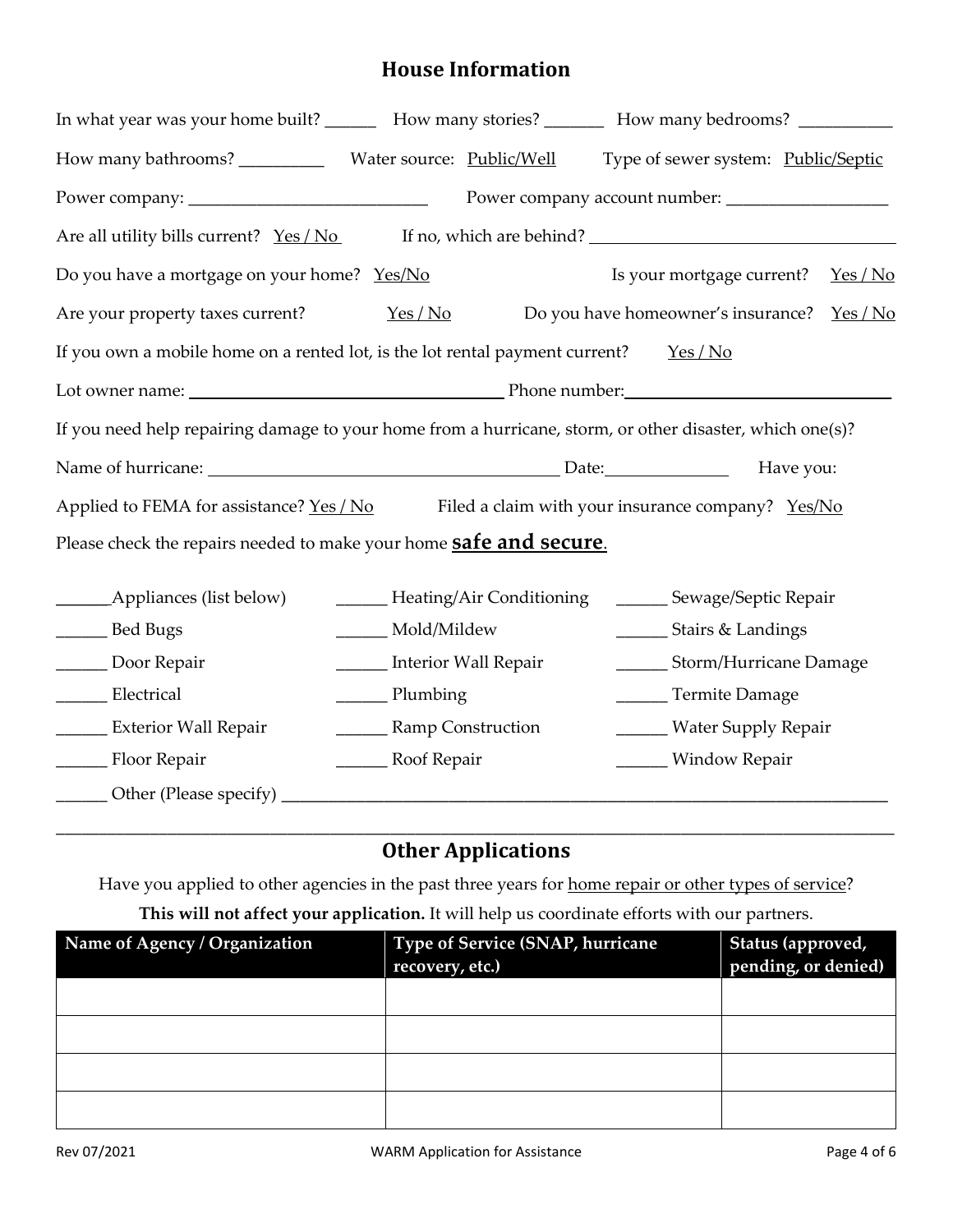# **Health Information**

|  |  |  | This will help us identify home deficiencies that may impact your health as well as find other resources for you. |
|--|--|--|-------------------------------------------------------------------------------------------------------------------|
|  |  |  |                                                                                                                   |

• Who in your home has health insurance? Private \_\_\_\_\_\_\_\_\_\_\_\_\_\_\_\_\_\_\_\_\_\_\_\_\_\_\_\_\_\_\_

| ٠         | What is the monthly household cost of healthcare, including medical visits and prescriptions? ______                  |
|-----------|-----------------------------------------------------------------------------------------------------------------------|
|           | How many colds or infections have household members had during the past year? _____________________                   |
|           | <u> 1990 - Johann Barbara, martxar ann an t-an an t-an ann an t-an an t-an an t-an ann an t-an an t-an an t-an an</u> |
| $\bullet$ |                                                                                                                       |
|           |                                                                                                                       |
|           |                                                                                                                       |
|           |                                                                                                                       |
|           |                                                                                                                       |